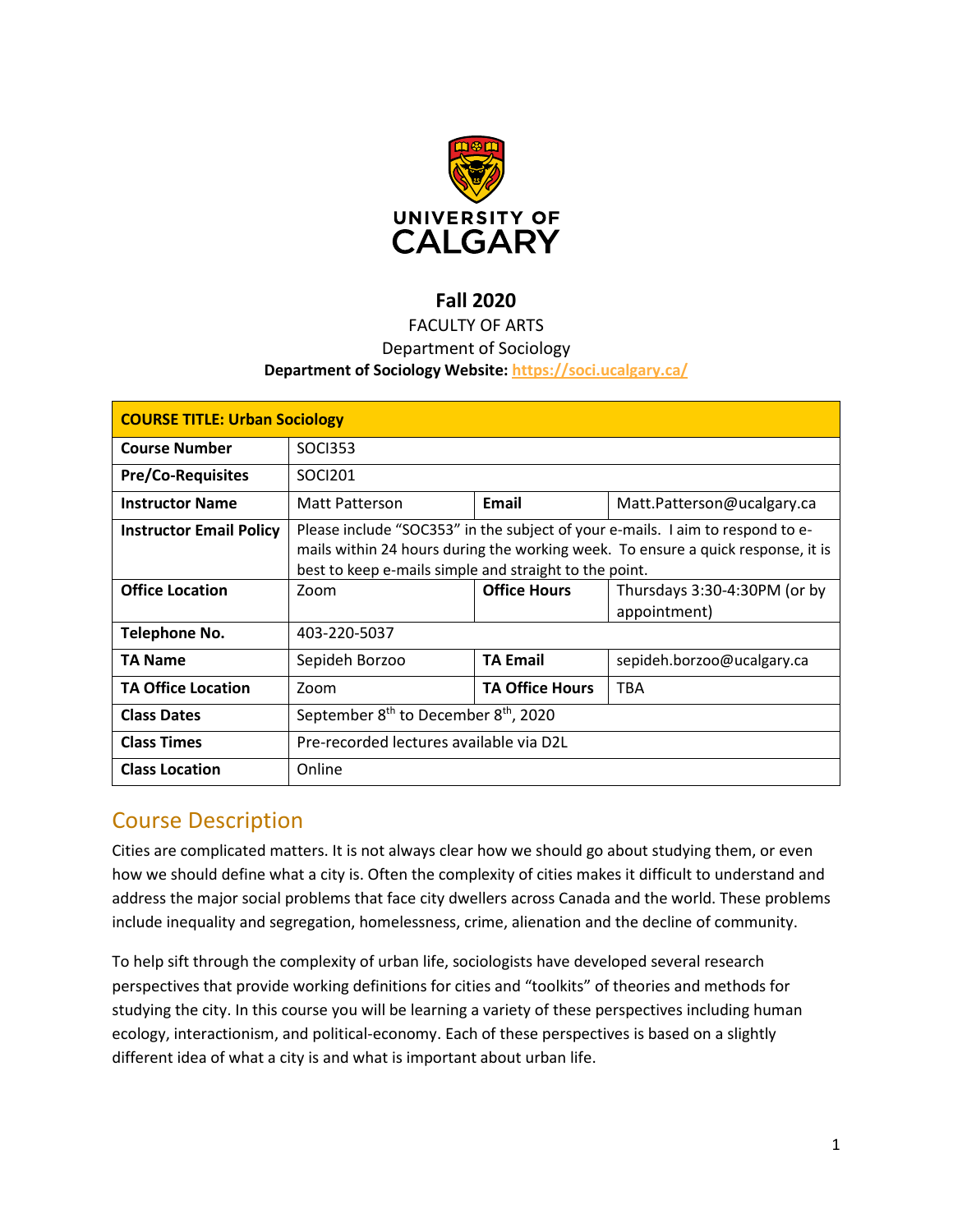The course is roughly divided into three units. The first unit will address the rise of modern cities and their impact on the way people relate to each other and form communities. The second unit will focus on the role of power and inequality within cities, including a focus on economic inequality, race and ethnicity, and housing. The final unit will focus on different dimensions of life within the modern city, including culture and consumption, behavior in public spaces, and crime.

# Course Objectives/Learning Outcomes

- Understand major theoretical approaches to studying cities, including their strengths and weaknesses, and the types of research questions that are associated with them.
- Learn about the state of Canadian cities in the  $21^{st}$  century with regard to several important social issues, including the economy, inequality, race and ethnicity, crime, and more.
- Develop the ability to critically read and assess original sociological publications.
- Learn to construct a sociological argument in written form.

## Course Format

This course will be run entirely asynchronously. Pre-recorded lectures will be posted at the beginning of each week (corresponding to the schedule below). Office hour Q and A sessions will be held at regular times via zoom to go over the weekly material (see D2L for times). Attendance is encouraged, but not mandatory. One-on-one office hours can be arranged by appointment.

## Course Materials

## Readings

• Harry Hiller (editor). 2014. *Urban Canada*. Toronto: Oxford University Press. (Available in hard copy of ebook here:

[https://www.calgarybookstore.ca/textbook\\_express.asp?mode=2&step=2&sectionIds=327839\)](https://www.calgarybookstore.ca/textbook_express.asp?mode=2&step=2§ionIds=327839)

• Online articles can be accessed either through the links provided in the syllabus, or via [http://library.ucalgary.ca.](http://library.ucalgary.ca/)

## Learning Technologies and Requirements

There is a D2L site for this course which contains required readings and other relevant class resources and materials (see d2L.ucalgary.ca).

In order to successfully engage in their learning experiences at the University of Calgary, students are required to have reliable access to the following technology:

- A computer with a supported operating system, as well as the latest security, and malware updates;
- Broadband internet connection.

To participate in office hours, students also require:

• A current and updated web browser;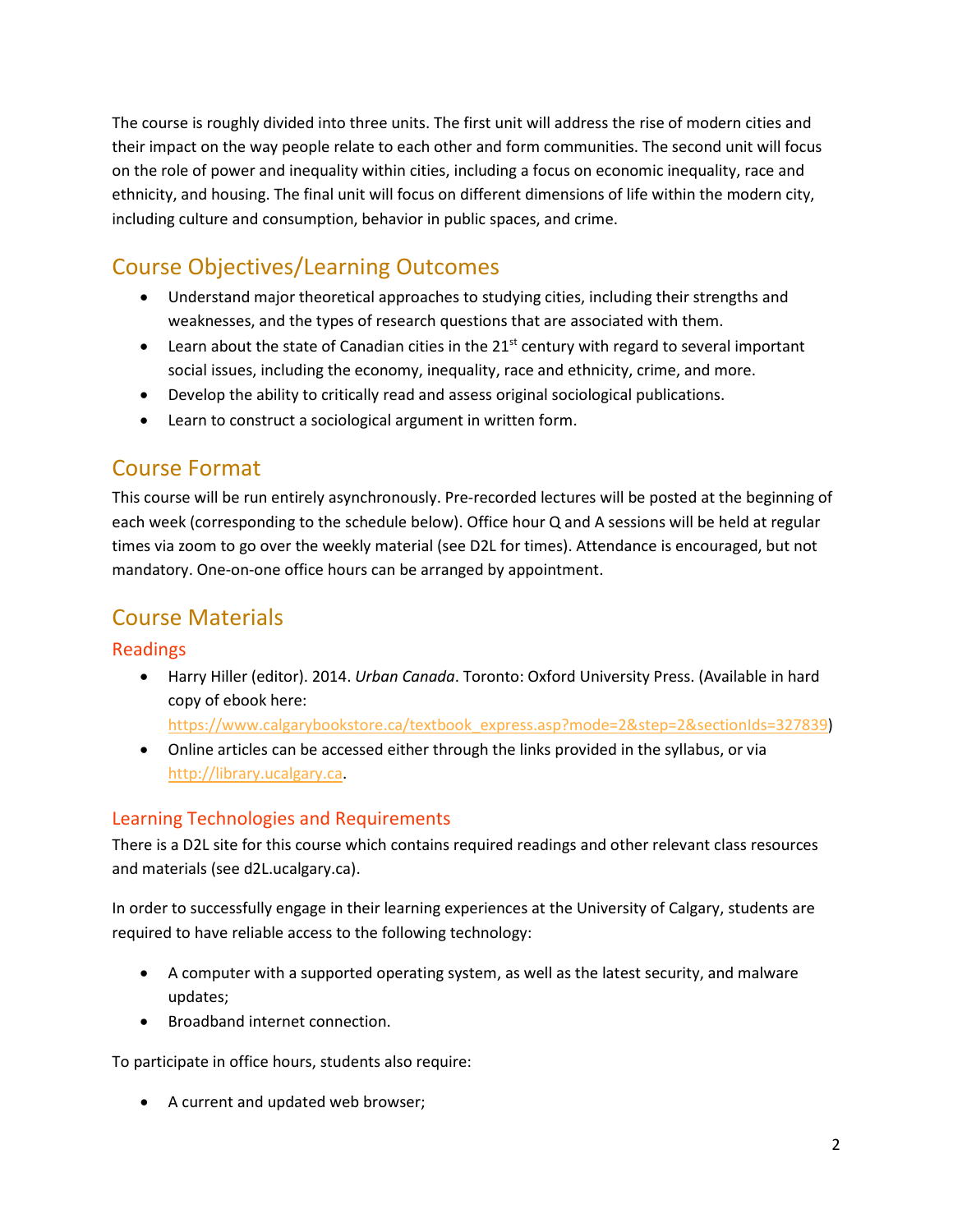- Microphone and speaker (built-in or external), or headset with microphone;
- Webcam, built-in or external (optional);

Most current laptops will have a built-in webcam, speaker and microphone.

## Methods of Assessment and Grading Weights

| <b>Assignment</b>                   | <b>Due Date</b>           | % of Final Grade |
|-------------------------------------|---------------------------|------------------|
| Unit Test #1                        | October 2 <sup>nd</sup>   | 20%              |
| Unit Test #2                        | November 6 <sup>th</sup>  | 25%              |
| <b>Term Paper</b>                   | December 4 <sup>th</sup>  | 30%              |
| Unit Test #3                        | December 11 <sup>th</sup> | 15%              |
| <b>D2L Discussion Participation</b> | 10%                       |                  |

## Unit Tests

The unit tests will evaluate your knowledge of the lecture and reading material from each of the three units. The tests will not be cumulative, but will cover all of the material from each of the respective units. All three tests will be in multiple choice format. Each test is weighted slightly differently depending on how much material it covers.

Unit tests will be made available on D2L on the Monday of the last week of each unit and be due by 11:59PM on the following Friday. Once you begin a test, you will have 60 minutes to complete it. Tests cannot be put on hold or completed over multiple sessions.

## D2L Discussion Participation

Every week, discussion questions will be posted on D2L that relate to the lectures and readings. To access these questions, go to the "Communication" menu and select "Discussion". Students can respond to the initial questions, to other students' responses, or start new threads to pose their own questions or raise new issues.

Students are expected to participate to D2L discussions every week. Weekly participation grades are based on the following scheme:

- No participation 0/3
- Minimal participation 1/3
	- o A single response, no significant contribution to discussion
- Satisfactory participation 2/3
	- o A single, significant response, or multiple marginal responses
- Exceptional participation 3/3
	- o Multiple, insightful questions and comments, pushes the discussion in new directions.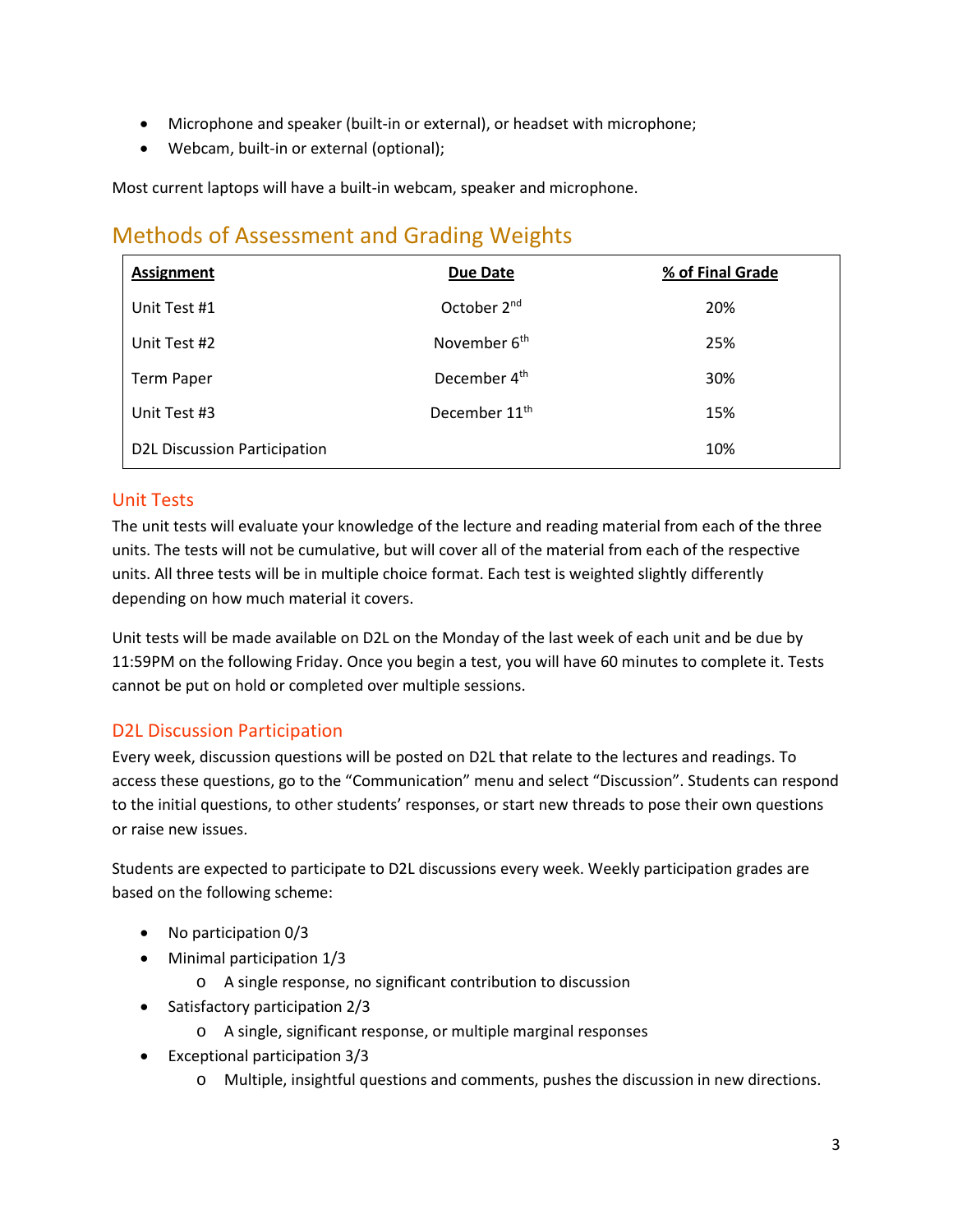Weekly participation grades out of 3 will be totaled over the term to arrive at a final participation grade, worth 10% of the overall course grade.

While students can also use the discussion boards to ask questions related to course format (e.g. about due dates, test format, etc.), participation grades are only given for posts that relate to course material.

## Term Paper

The paper assignment will provide you with an opportunity to draw on course material to produce an original sociological argument and analysis. A list of questions will be provided on D2L. You will be asked to respond to one of these questions in the form of an argumentative essay. More information on this assignment, including the list of questions will be provided later in the term.

## Grade Reappraisal

Within one week of the date that a paper is returned, students seeking reappraisal of their grade must submit a written response to the instructor explaining the basis for the reappraisal. The instructor will reconsider the grade assigned and will then book a time with the student to discuss their work and rationale. It should be noted that a re-assessed grade may be raised, lowered, or remain the same. The re-assessed grade will be final and cannot be changed again.

## Late Papers

Term papers that are handed in after the due date (December  $4<sup>th</sup>$ ) will still be accepted, but a late penalty of -5% per day (including weekends) will be imposed.

**Deferred Term Work Form:** Deferral of term work past the end of a term requires a form to be filled out. More information about deferred term work is provided by the Registrar.

Once an extension date has been agreed between instructor and student, the form should be taken to the Faculty of Arts Program Information Centre (SS 110) for approval by an Associate Dean (Students).

## Handing in Papers, Assignments

- 1. The main Sociology Department office does not deal with any course-related matters. Please speak directly to your instructor.
- 2. **Protection of Privacy:** The Freedom of Information and Protection of Privacy (FOIPP) legislation does not allow students to retrieve any course material from public places. Anything that requires handing back will be returned directly during class or office hours. If students are unable to pick up their assignments from the instructor, they can provide the instructor with a stamped, self-addressed envelope to be used for the return of the assignment. Private information related to the individual student is treated with the utmost regard by the faculty at the University of Calgary
- 3. Final grades are not posted by the Sociology Department. They are only available online.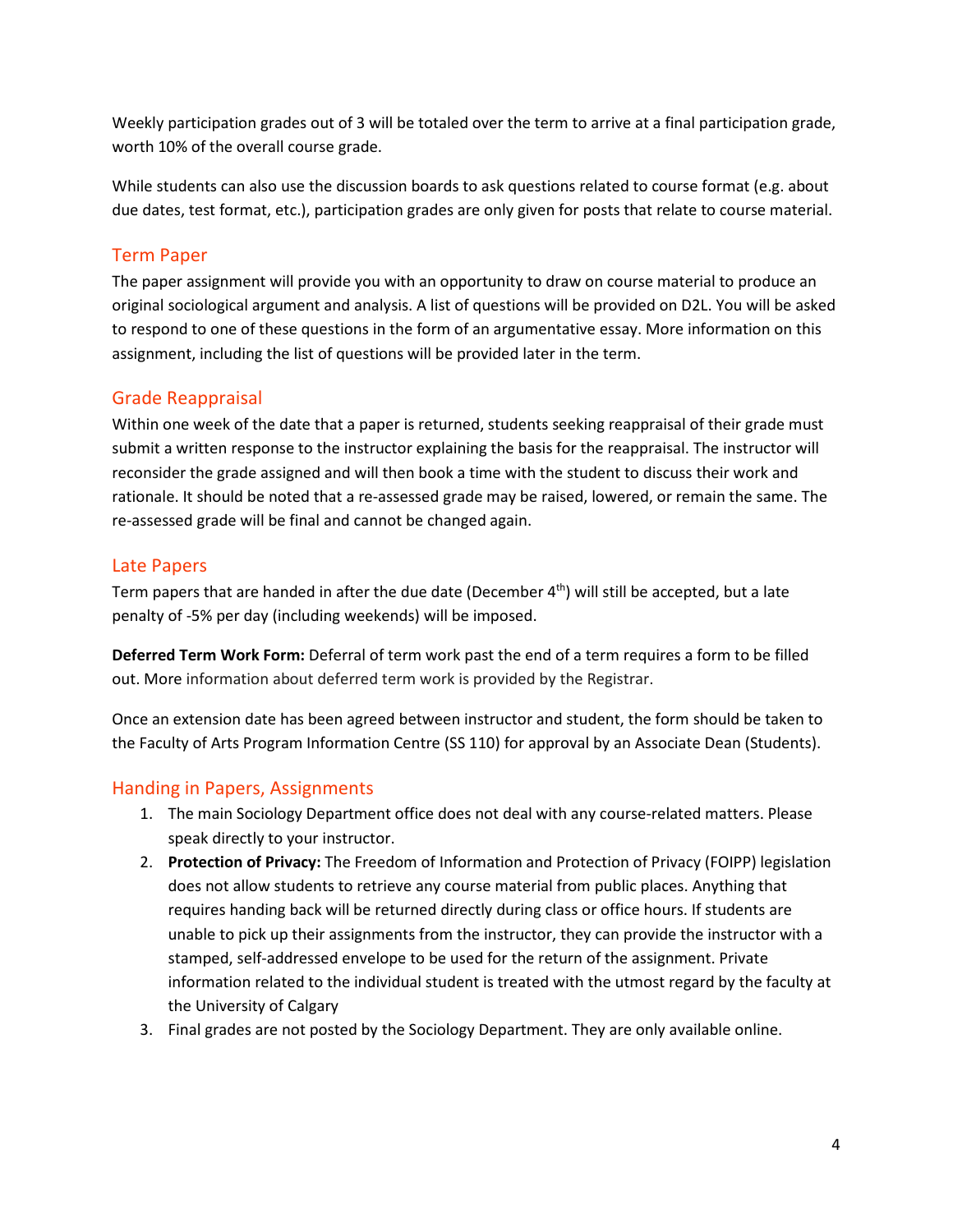## Grading Scale

Letter grades will be assigned and submitted to the registrar based on the following scale:

| Grade     | Percent range | <b>Grade Point Value</b> | <b>Description</b>                                                                    |
|-----------|---------------|--------------------------|---------------------------------------------------------------------------------------|
| $A+$      | $96 - 100%$   | 4.0                      | Outstanding performance                                                               |
| A         | $90 - 95.99%$ | 4.0                      | <b>Excellent performance</b>                                                          |
| А-        | $85 - 89.99%$ | 3.7                      | Approaching excellent performance                                                     |
| $B+$      | $80 - 84.99%$ | 3.3                      | Exceeding good performance                                                            |
| B         | $75 - 79.99%$ | 3.0                      | Good performance                                                                      |
| <b>B-</b> | $70 - 74.99%$ | 2.7                      | Approaching good performance                                                          |
| $C+$      | $67 - 69.99%$ | 2.3                      | Exceeding satisfactory performance                                                    |
| C         | $63 - 66.99%$ | 2.0                      | Satisfactory performance                                                              |
| $C -$     | $59 - 62.99%$ | 1.7                      | Approaching satisfactory performance                                                  |
| D+        | $55 - 58.99%$ | 1.3                      | Marginal pass. Insufficient preparation for<br>subsequent courses in the same subject |
| D         | $50 - 54.99%$ | 1.0                      | Minimal Pass. Insufficient preparation for<br>subsequent courses in the same subject. |
| F         | <50%          | 0                        | Failure. Did not meet course requirements.                                            |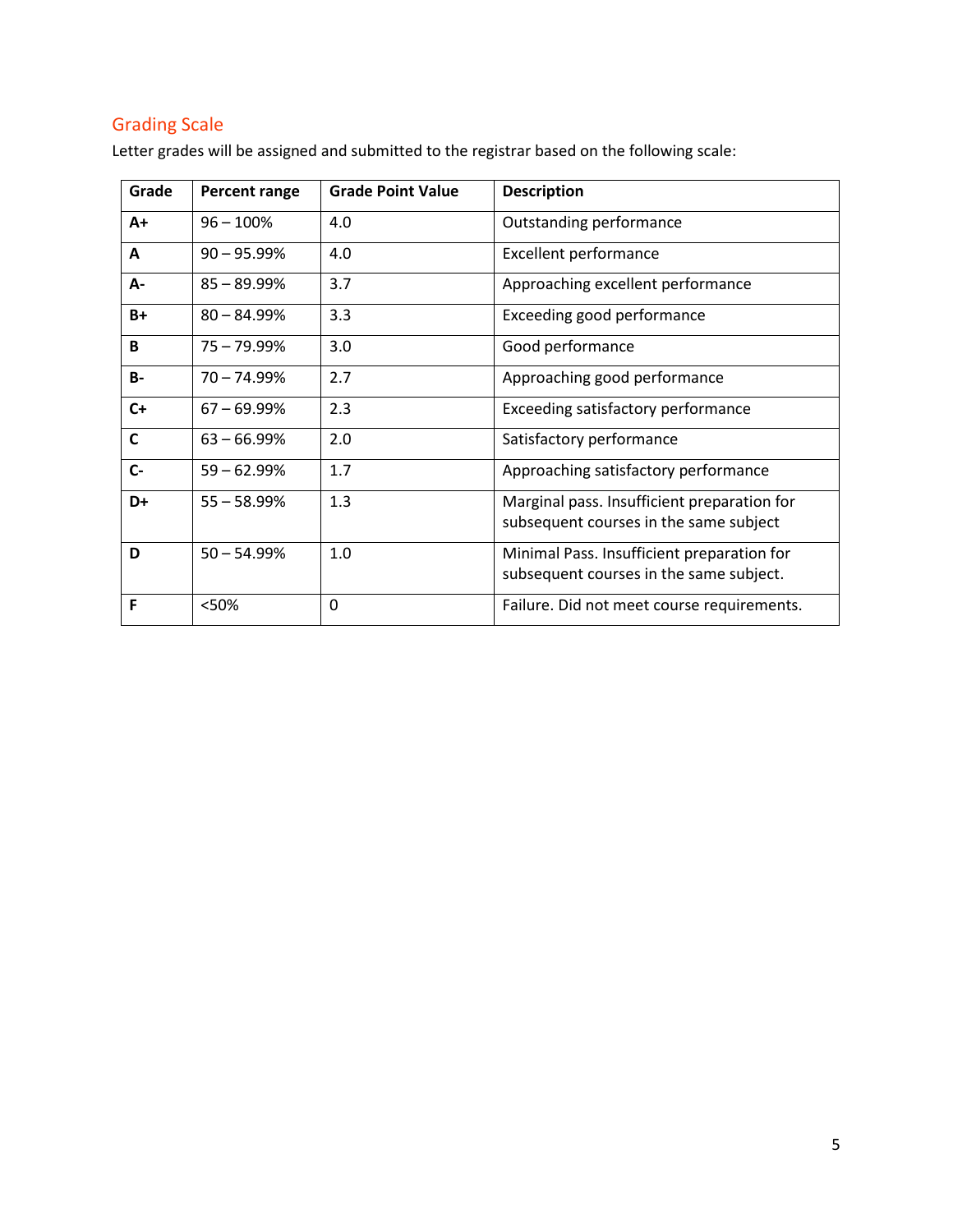# Schedule of Lectures and Readings

# Unit One: Urbanization and Community

## Week 1: What is a City?  $\blacksquare$

Lectures:

- Introduction
- Lecture 1: What is a City?

Readings:

- Hiller, Introduction: Urbanization and the City
- Orum, Anthony M. 1998. "The Urban Imagination of Sociologists: The Centrality of Place." *The Sociological Quarterly* 39(1): 1-10.

#### Week 2: Urbanization in Historical and Canadian Perspective September  $14 - 18$

Lectures:

- Lecture 2: Urbanization in Historical Perspective
- Lecture 3: Canadian Urbanization

Readings:

- Hiller, Chapter 1: Canadian Urbanization in Historical and Global Perspective
- Hiller, Chapter 2: The Dynamics of Canadian Urbanization

#### Week 3: Classical Perspectives on Cities  $S^2$  is september 21 – 25

Lectures:

- Lecture 4: The Chicago School
- Lecture 5: Can Community Exist in a Big City?

Readings:

- Hiller, Chapter 3: Analyzing and Interpreting the City: Theory and Method
- Simmel, Georg. 1906. "The Metropolis and Mental Life" English translation available here: [http://www.blackwellpublishing.com/content/bpl\\_images/content\\_store/sample\\_chapter/0631](http://www.blackwellpublishing.com/content/bpl_images/content_store/sample_chapter/0631225137/bridge.pdf) [225137/bridge.pdf](http://www.blackwellpublishing.com/content/bpl_images/content_store/sample_chapter/0631225137/bridge.pdf)

#### Week 4: Networks and Ethnography Networks and Ethnography September 28 – October 2

Lectures:

• Lecture 6: Networks and Ethnography

Readings:

- Hiller, Chapter 5: Social Ties and Community in Urban Places
- Klinenberg, Eric. 2001. "Dying Alone: The Social Production of Urban Isolation." *Ethnography* 2(4):501-31.

Test:

• Complete Online Test #1 by Friday, October 2<sup>nd</sup> at 11:59PM.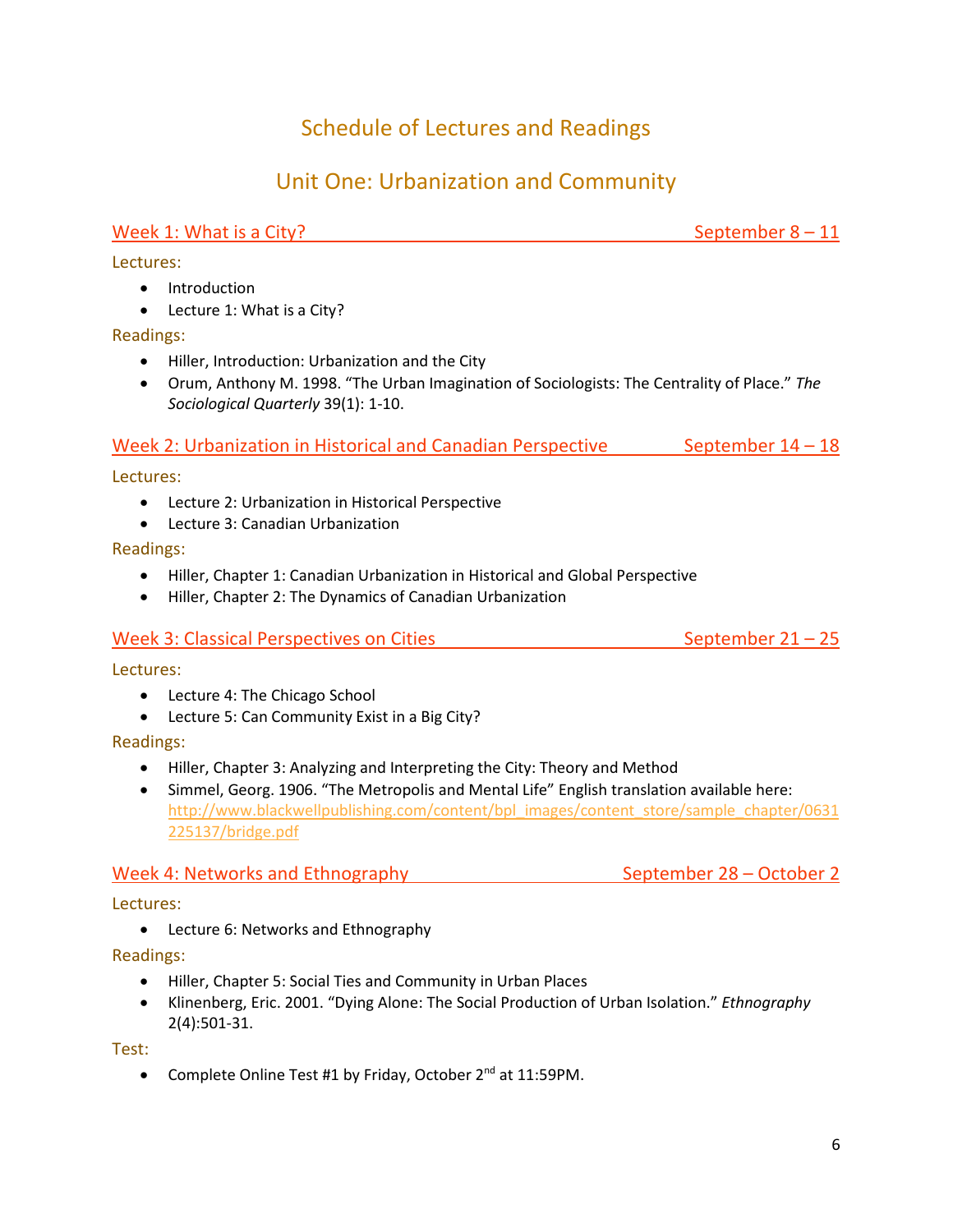## Unit Two: Power and Inequality

## Week 5: Urban Political-Economy  $\blacksquare$

Lectures:

• Lecture 7: Urban Political-Economy

#### Readings:

- Hiller, Chapter 12: The New Urban Political Economy
- Delaney, Kevin J. and Rick Eckstein. 2007. "Urban Power Structures and Publicly Financed Stadiums." *Sociological Forum* 22(3): 331-53.

#### Week 6: Globalization and Inequality  $\blacksquare$  October 12 – 16

Lectures:

- Lecture 8: Cities in the Global Economy
- Lecture 9: Inequality in Cities

#### Readings:

- Hiller, Chapter 7: Urban Inequality and Urban Social Movements
- Sassen, Saskia. 2005. "The Global City: Introducing a Concept." *Brown Journal of World Affairs* 11(2): 27-43.
- Hulchanski, J. David. 2010. "The Three Cities within Toronto: Income Polarization among Toronto's Neighbourhoods, 1970-2005." Available here: <http://www.urbancentre.utoronto.ca/pdfs/curp/tnrn/Three-Cities-Within-Toronto-2010-Final.pdf>

## Week 7: Housing, Segregation, and Gentrification  $O(1)$  and  $O(1)$  and  $O(1)$  and  $O(1)$  and  $O(1)$  and  $O(1)$  and  $O(1)$  and  $O(1)$  and  $O(1)$  and  $O(1)$  and  $O(1)$  and  $O(1)$  and  $O(1)$  and  $O(1)$  and  $O(1)$  and  $O(1)$

Lectures:

- Lecture 10: Housing and Segregation
- Lecture 11: Gentrification

## Readings:

- Hiller, Chapter 14: Housing and Homelessness: Sociological Factors
- Hiller, Chapter 11: Gender and the City: Urban Restructuring, Social Exclusion, and Democratic Participation
- Wacquant, Loic. 2010. Designing Urban Seclusion in the 21st Century. *Yale Architectural Journal*. <https://www.jstor.org/stable/pdf/41680282.pdf>

## Week 8: Race, Ethnicity, and Immigration in Cities  $October 26 - 30$

Lectures:

• Lecture 12: Race and Ethnicity

Readings:

- Hiller, Chapter 8 Immigration and Race in the City
- Anderson, Elijah. 2012. "The iconic ghetto." *The ANNALS of the American Academy of Political and Social Science* 642(1): 8-24.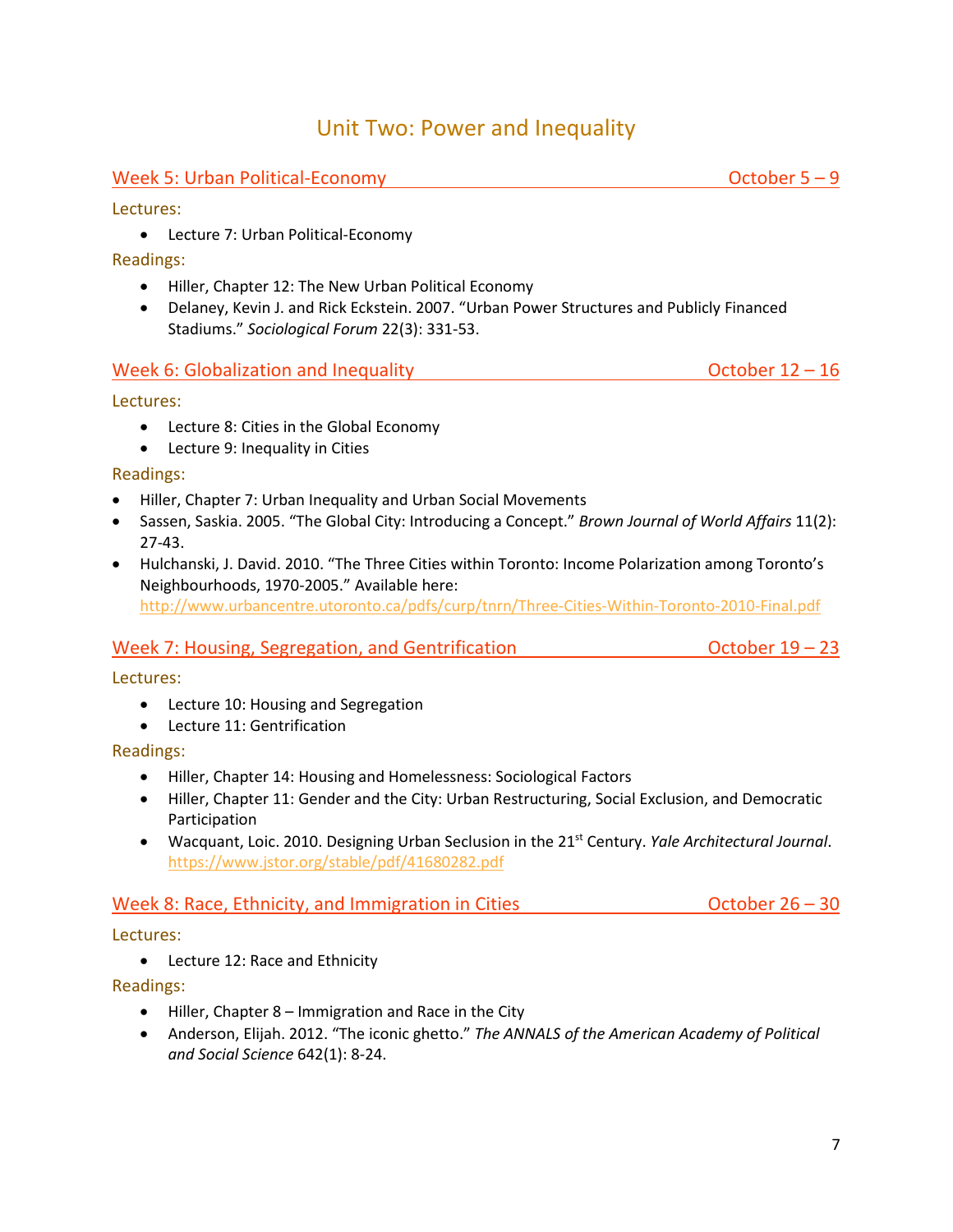#### Week 9: Indigenous Peoples  $\blacksquare$

#### Lectures:

• Lecture 13: Indigenous Peoples

#### Readings:

• Hiller, Chapter 9: Aboriginal Peoples in Urban Areas

#### Test:

• Complete Online Test #2 by Friday, November  $6<sup>th</sup>$  at 11:59 PM.

#### *Mid-Term Break November 9 – 13*

# Unit Three: Life in the City

#### Week 10: Culture and Consumerism November 16 – 20

Lectures:

- Lecture 14: Culture and Consumerism
- Lecture 15: Arts and the Creative Economy

Readings:

- Hiller, Chapter 13: Consumer Culture, City Space, and Urban Life
- Hannigan, John. 2007. "From Fantasy City to Creative City." Pp. 48-56 in Greg Richards and Julie Wilson (eds.) *Tourism, Creativity and Development*. London: Routledge.

#### Week 11: Public Space November 23 – 27

Lectures:

- Lecture 16: Interactions in Public
- Lecture 17: The End of Public Space

Readings:

• Hiller, Chapter 6: Urban Public Spaces: Streets, Strangership, and Securitization

Week 12: Crime and Policing November 30 – December 4

#### Lectures:

- Lecture 18: Crime and Cities
- Lecture 19: Policing

#### Readings:

• Hiller, Chapter 10: Big Cities, Social Pathology, and Crime

Assignment:

• Term paper due by Friday, December  $4<sup>th</sup>$  at 11:59 PM.

#### Week 13: Conclusion **December 7 – 11**

Test:

• Complete Online Test #3 by Friday, December 11<sup>th</sup> at 11:59 PM.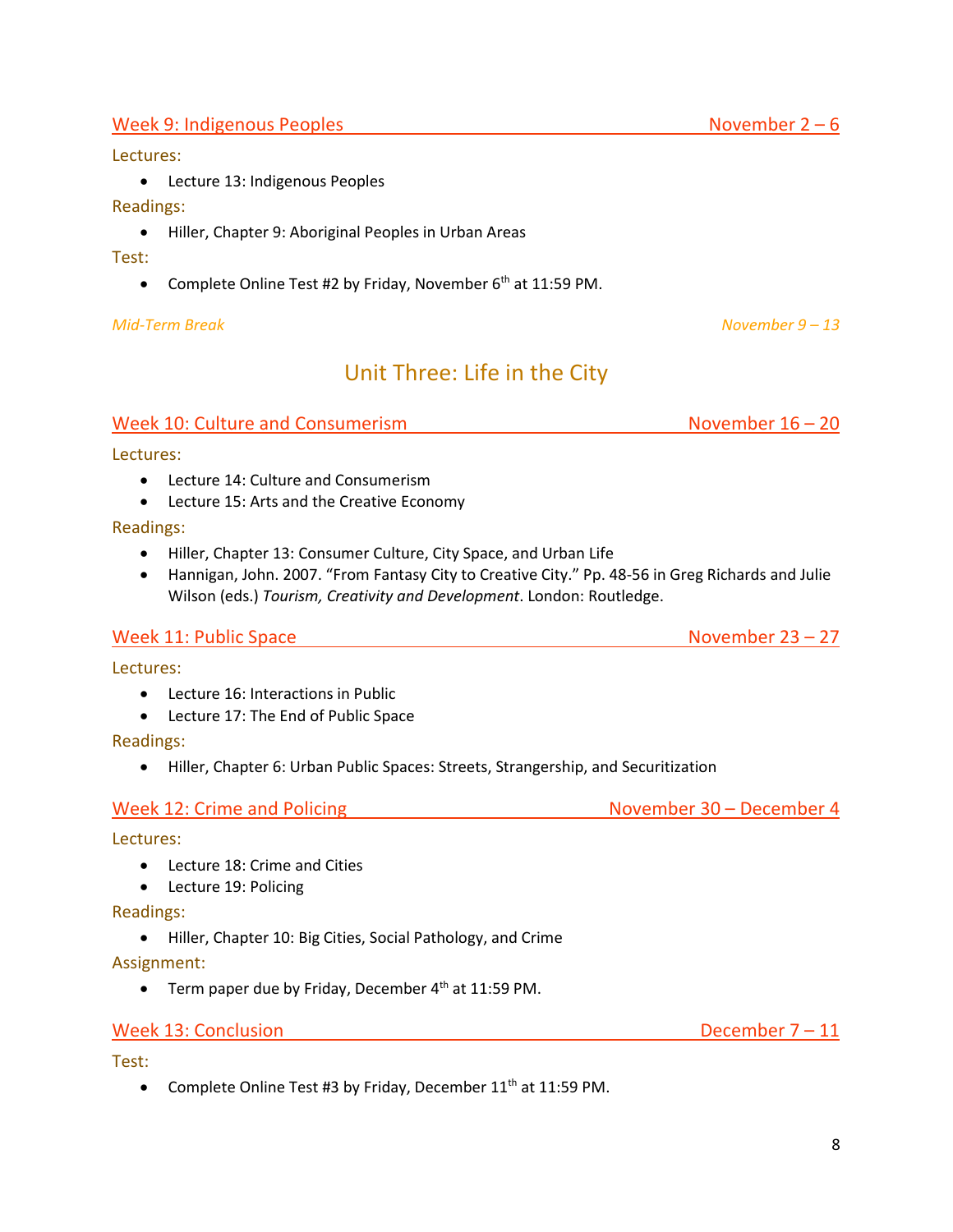#### Research Ethics

Students are advised that any research with human subjects – including any interviewing (even with friends and family), opinion polling, or unobtrusive observation – must have the approval of the Faculty Ethics Committee. In completing course requirements, students must not undertake any human subjects research without discussing their plans with the instructor, to determine if ethics approval is required.

## Copyright Legislation

All students are required to read the University of Calgary policy on Acceptable Use of Material Protected by Copyright [\(https://www.ucalgary.ca/policies/files/policies/acceptable-use-of-material](https://www.ucalgary.ca/policies/files/policies/acceptable-use-of-material-protected-by-copyright-policy.pdf)[protected-by-copyright-policy.pdf\)](https://www.ucalgary.ca/policies/files/policies/acceptable-use-of-material-protected-by-copyright-policy.pdf) and requirements of the Copyright Act [\(https://laws](https://laws-lois.justice.gc.ca/eng/acts/C-42/index.html)[lois.justice.gc.ca/eng/acts/C-42/index.html\)](https://laws-lois.justice.gc.ca/eng/acts/C-42/index.html) to ensure they are aware of the consequences of unauthorized sharing of course materials (including instructor notes, electronic versions of textbooks etc.). Students who use material protected by copyright in violation of this policy may be disciplined under the Non-Academic Misconduct Policy.

## Instructor Intellectual Property

Course materials created by professor(s) (including course outlines, presentations and posted notes, labs, case studies, assignments and exams) remain the intellectual property of the professor(s). These materials may NOT be reproduced, redistributed or copied without the explicit consent of the professor. The posting of course materials to third party websites such as note-sharing sites without permission is prohibited. Sharing of extracts of these course materials with other students enrolled in the course at the same time may be allowed under fair dealing.

## Recording of Lectures

Note that the audio or video recording of lectures and taking screengrabs of PowerPoint slides during the lecture are not permitted without explicit authorization. The non-authorized media recording of lectures is inconsistent with the Code of Conduct and may result in discipline in accordance with the Student Non-Academic Misconduct Policy and Procedure. For more information click here: [https://www.ucalgary.ca/policies/files/policies/non-academic-misconduct-policy.pdf.](https://www.ucalgary.ca/policies/files/policies/non-academic-misconduct-policy.pdf)

## Sharing of Lecture Notes and Exam Questions

Note that publicly sharing lectures notes and exam questions on 3rd party sites such as OneClass, StudyBlue, Quizlet, Course Hero, etc. is not permitted. If you wish to use these helpful studying tools, make sure you adjust your privacy settings accordingly. Any violations are subject to investigation under the UofC Student Non-Academic Misconduct Policy. For more information, click here:https://www.ucalgary.ca/policies/files/policies/non-academic-misconduct-policy.pdf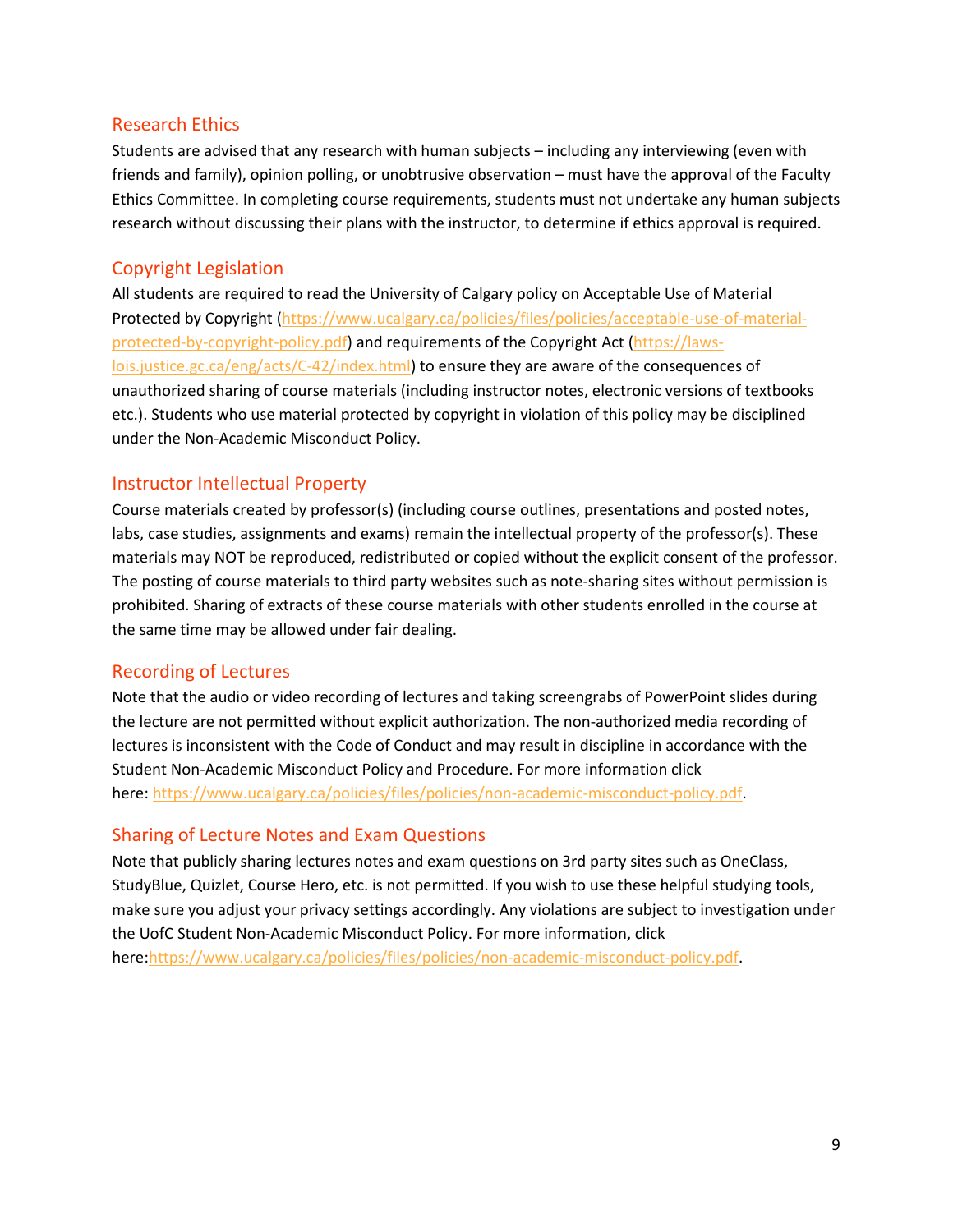#### Academic Misconduct

Please refer to the website listed below for information on University of Calgary policies on Plagiarism/Cheating/Other Academic Misconduct: <http://www.ucalgary.ca/pubs/calendar/current/k.html>

#### Academic Accommodation

Students seeking an accommodation based on disability or medical concerns should contact Student Accessibility Services; SAS will process the request and issue letters of accommodation to instructors. For additional information on support services and accommodations for students with disabilities, visit www.ucalgary.ca/access/. Students who require an accommodation in relation to their coursework based on a protected ground other than disability should communicate this need in writing to their Instructor. The full policy on Student Accommodations is available at:

<http://www.ucalgary.ca/policies/files/policies/student-accommodation-policy.pdf>

Students needing an Accommodation based on a Protected Ground other than Disability, should communicate this need, preferably in writing, to the course instructor.

#### Libraries & Cultural Resources

To contact your librarian or find out about the resources and services available to sociology students go to the Sociology Library guide[: https://library.ucalgary.ca/guides/sociology](https://library.ucalgary.ca/guides/sociology)

To access the main Library website go to: [https://library.ucalgary.ca](https://library.ucalgary.ca/)

#### Wellness and Mental Health Resources

The University of Calgary recognizes the pivotal role that mental health plays in physical health, social connectedness and academic success, and aspires to create a caring and supportive campus community where individuals can freely talk about mental health and receive support when needed. We encourage you to explore the excellent mental health resources available throughout the university community, such as counselling, self-help resources, peer support or skills-building available through Student Wellness Services (Room 370 MacEwan Student Centre, [https://www.ucalgary.ca/wellness](https://www.ucalgary.ca/wellness-services/services/mental-health-services)[services/services/mental-health-services\)](https://www.ucalgary.ca/wellness-services/services/mental-health-services) and the Campus Mental Health Strategy [\(http://www.ucalgary.ca/mentalhealth/\)](http://www.ucalgary.ca/mentalhealth/).

#### Student Success Centre

The Student Success Centre provides services and programs to ensure students can make the most of their time at the University of Calgary. Our advisors, learning support staff, and writing support staff assist students in enhancing their skills and achieving their academic goals. They provide tailored learning support and advising programs, as well as one-on-one services, free of charge to all undergraduate and graduate students. For more information visit: [https://www.ucalgary.ca/student](https://www.ucalgary.ca/student-services/student-success)[services/student-success](https://www.ucalgary.ca/student-services/student-success)